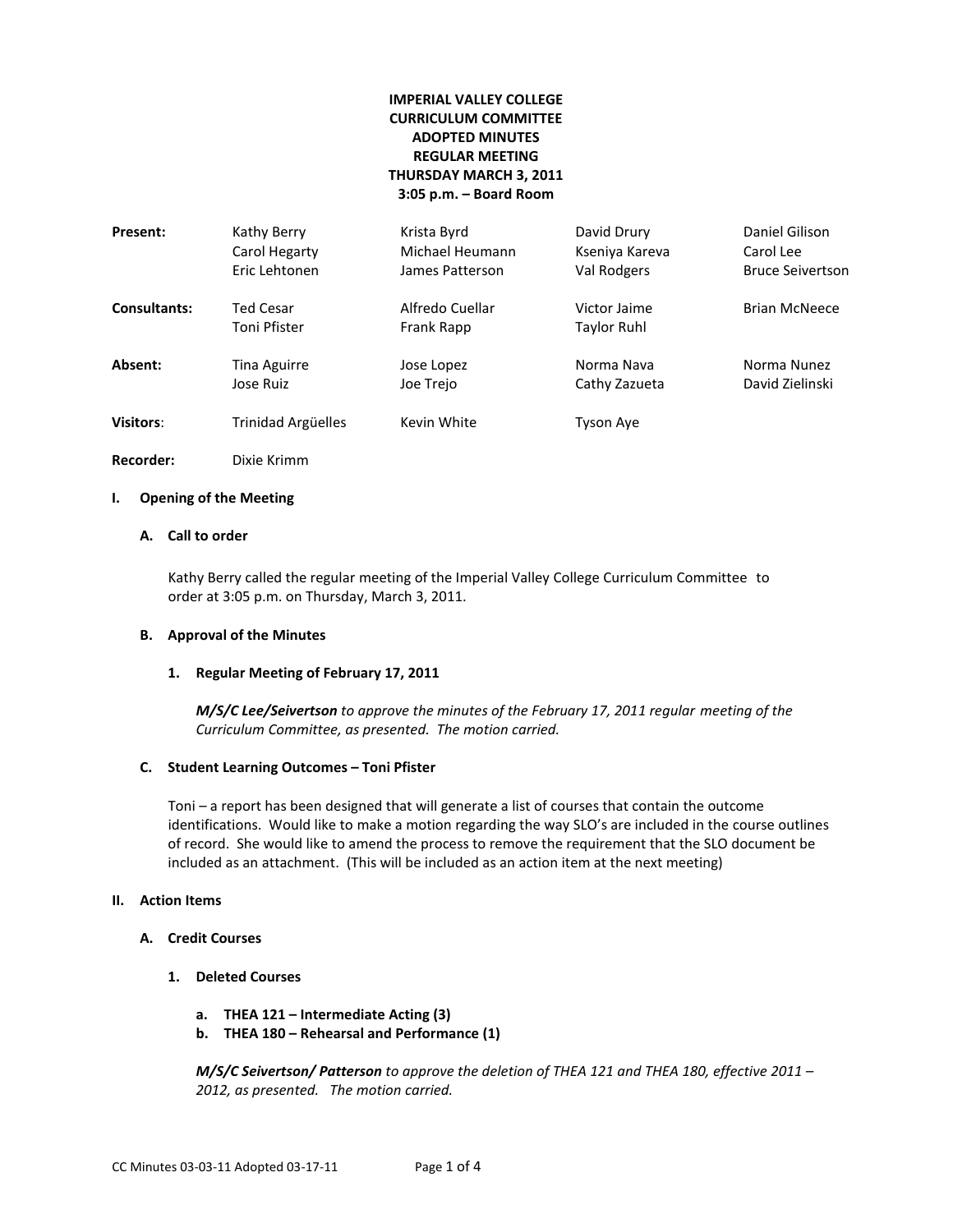- **2. Revised Courses**
	- **a. ENGL 101 – Composition and Rhetoric (3)**
	- **b. ENGL 201 – Advanced Composition (3)**
	- **c. ENGL 226 – Introduction to Mythology (3)**
	- **d. HUM 226 – Introduction to Mythology (3)**
	- **e. THEA 100 – Introduction to Theatre (3)**
	- **f. THEA 120 – Fundamentals of Acting (3)**

*M/S/C Heumann/Rodgers to approve the update to assignments, and textbooks, and additions of SLO's for ENGL 101, ENGL 201, ENGL 226, HUM 226, THEA 100, and THEA 120, effective 2011 - 2012, as presented. The motion carried.*

Discussion:

Daniel Gilison – no problem approving motion, but thought SLO's did not need approval. Kathy Berry – to clarify, we are just approving the addition of them. Bruce Seivertson – may need to clarify the motion to say addition. Discussion continued to clarify how the motion to include SLO's should be written. Kathy Berry - The above motion is revised to state update to assignments, and textbooks, and addition of SLO's. The motion carried.

- **3. New Courses**
	- **a. DA 101 – Introduction to Dental Assisting (3)**
	- **b. DA 102 – Beginning Radiology (3)**
	- **c. DA 103 – Dental Materials for the Dental Assistant (3)**
	- **d. DA 104 – Occupational Health for the Dental Assistant (1)**
	- **e. DA 105 – Introduction to Chairside Dental Assisting (2)**
	- **f. DA 106 – Dental Specialties (2)**
	- **g. DA 107 – Advanced Dental Assisting (2)**
	- **h. DA 108 – Practice Management for the Dental Assistant (3)**
	- **i. DA 109 – Clinical Dental Experiences (3)**
	- **j. DA 110 – Ethics and Jurisprudence (1)**
	- **k. DA 111 – Dental Assisting Seminar (2)**
	- **l. DA 112 – Dental Health Education (2)**

*M/S/C Drury/Heumann to approve the addition of DA 101, 102, 103, 104, 105, 106, 107, 108, 109, 110, 111, and 112 to the credit curriculum, effective 2011 - 2012, as presented. 1 – Abstention. The motion carried.*

Discussion:

Carol Lee – where would instruction of this program take place?

Kathy Berry – this is going to be paid for by a grant and will be held in El Centro at a dental office that has been set up for the purposes of dental course instruction. There is a group of dentists who will instruct these courses.

## **B. Majors and Certificates**

- **1. Revised Majors and Certificates**
	- **a. Automotive Technology Certificate**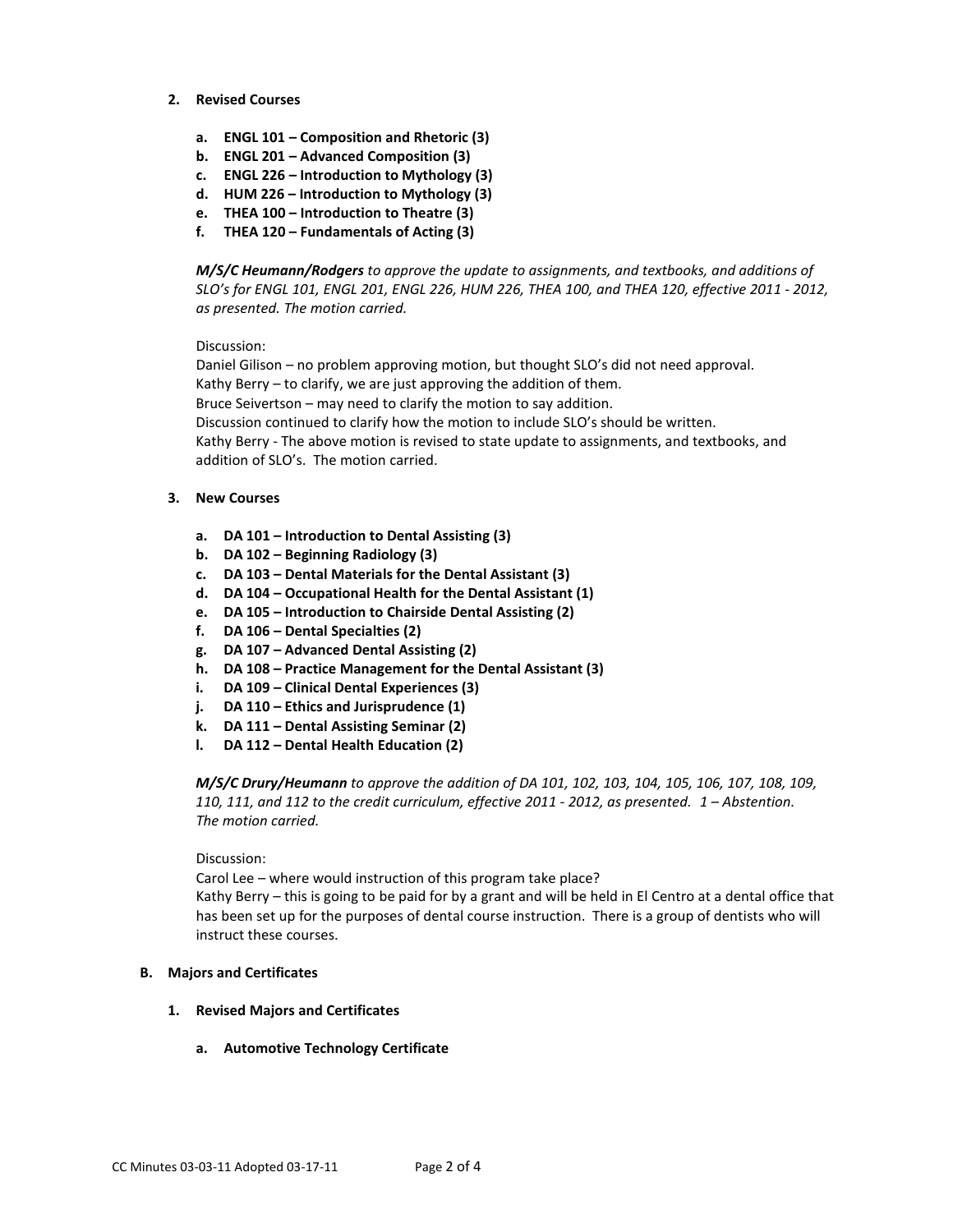*M* /S/C Lee/Lehtonen to approve the deletion of the statement "Student must satisfy the Imperial *Valley College mathematics competency requirements for the certificate" from the Automotive Technology Certificate, effective 2011 - 2012, as presented. 1 – Opposed. The motion carried.*

# **2. New Majors and Certificates**

# **a. Dental Assistant (30 units required for the major and certificate)**

*M/S/C Seivertson/Drury to approve the addition of the Dental Assistant major and certificate to the credit programs, effective 2011 - 2012, as presented. The motion carried.*

Discussion:

Brian McNeece – asked what the term of the grant is. Kathy Berry – approximately 2 years, then it would continue if funds were still available. Jan Magno – would this be financial aid eligible? Kathy Berry – clarification could be provided by Efrain Silva. This would need to be grant funded as the district cannot afford to fund this program.

Jan Magno – will prepare to provide financial aid eligibility for the program and can remove it if it is not approved.

## **C. SB 1440 and Institutional Requirements under General Education**

- David Drury Requested point of clarification prior to motions. Questions Why are we rushing to change our institutional requirements under GE?
- Krista Byrd there is not rush but the conversation came up regarding the TMC and the need to move forward with process.
- David Drury the students on the TMC are on a different track so we should not need to change our overall institutional requirements. Is concerned that this in not an indication of discussion as it is an action item at this meeting. Understands that changes need to be made but should not be rushed.
- James Patterson set up a virtual dialogue but received little dialogue, therefore it was submitted as an action item.

Members agreed that as an option for motions, they can be tabled.

- David Drury for the current degrees our institutional requirements are tailored to our community and to best serve our students. Just questioning the rush. Would motion to table these items at this time.
- Carol Lee if we removed all of our institutional requirements this would impact all the Vocational Education majors on campus. Ex: no RN major would need the American Institutions requirements, those are the 12 units not mandated by Title 5.
- Kathy Berry we need to have a very involved discussion about the requirements.
- Carol Lee there may be confusion, IVC's majors are good, 1440 has been implemented and students will need to complete the CSU GE certification or IGETC and you cannot hold them to any campus institutional requirements. This is for AA-T and AS-T majors. CSU's do not require PE, the 3 units are transferable but they are elective units.
- James Patterson regarding our "pink sheet", are we going to need a new sheet for the TMC majors.
- Carol Lee we are waiting for the information from the State. Students will need to complete the CSU GE or the IGETC.
- Suzanne Gretz regarding the American History under American Institutions, if it is eliminated from Institutional requirements we now are going to have students who have received a degree that is not a transfer degree they would have to come back and take the classes in order to be eligible for transfer, and is it appropriate to have students who receive a degree does not have to take any classes in American History or the Politics of Government in this country. We would create two groups who have different requirements.
- Kathy Berry suggested Academic Senate also discuss this issue.